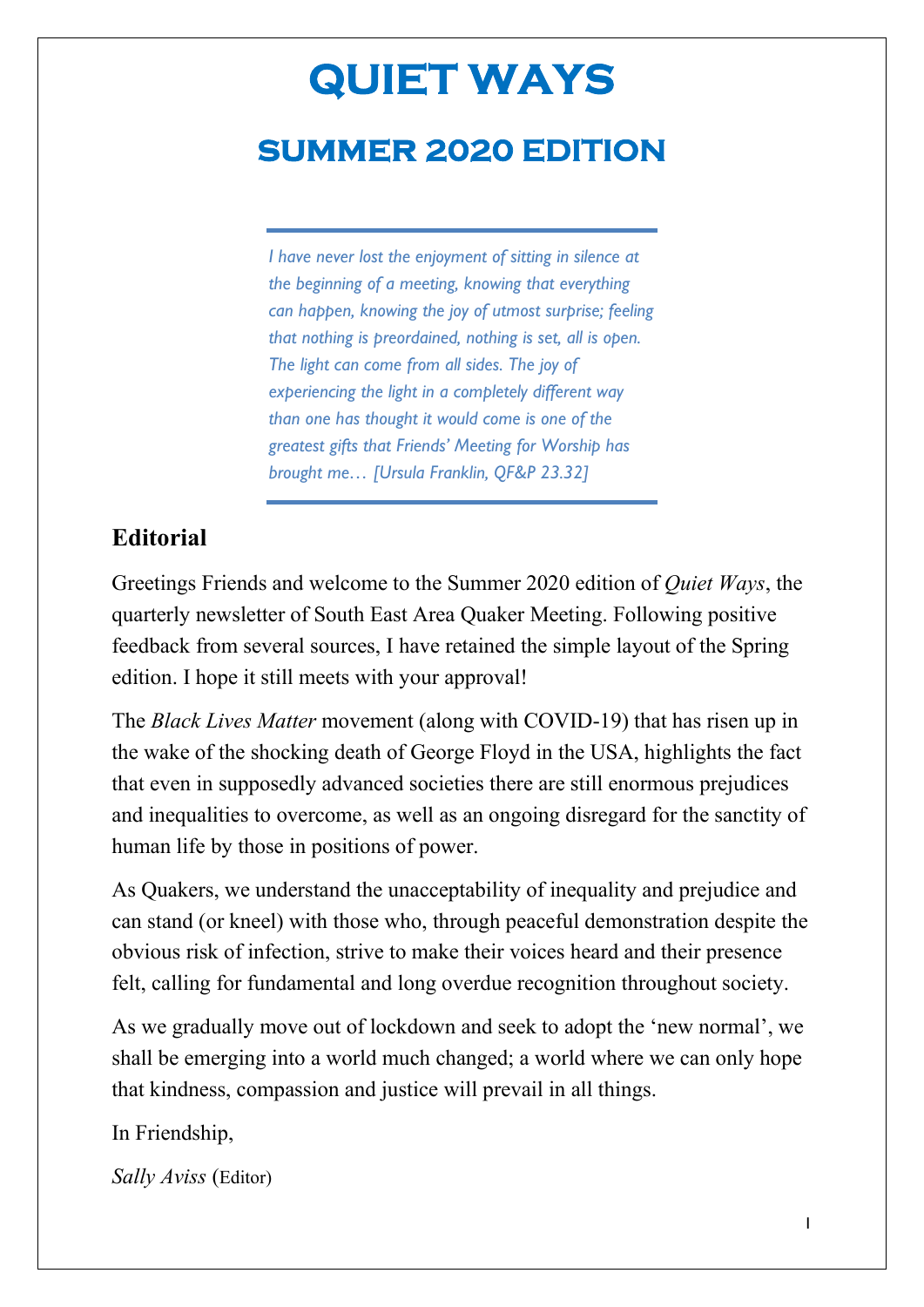## **summer 2020 EDITION**

| <b>Contents:</b> | Page: |
|------------------|-------|
|                  |       |
|                  |       |
|                  |       |
|                  |       |
|                  |       |
|                  |       |

Contributions for the next edition of *Quiet Ways* (coming out September 2020) are welcome from everyone – be it a photo, poem or something along the lines of the Afterthoughts from Rye LM included in this edition.

The Editor would love to hear from you – be it something profound, lighthearted or even a tale of technical disaster (after all, we're all learning as we go!).

Contributions should be sent to sally.aviss@btinternet.com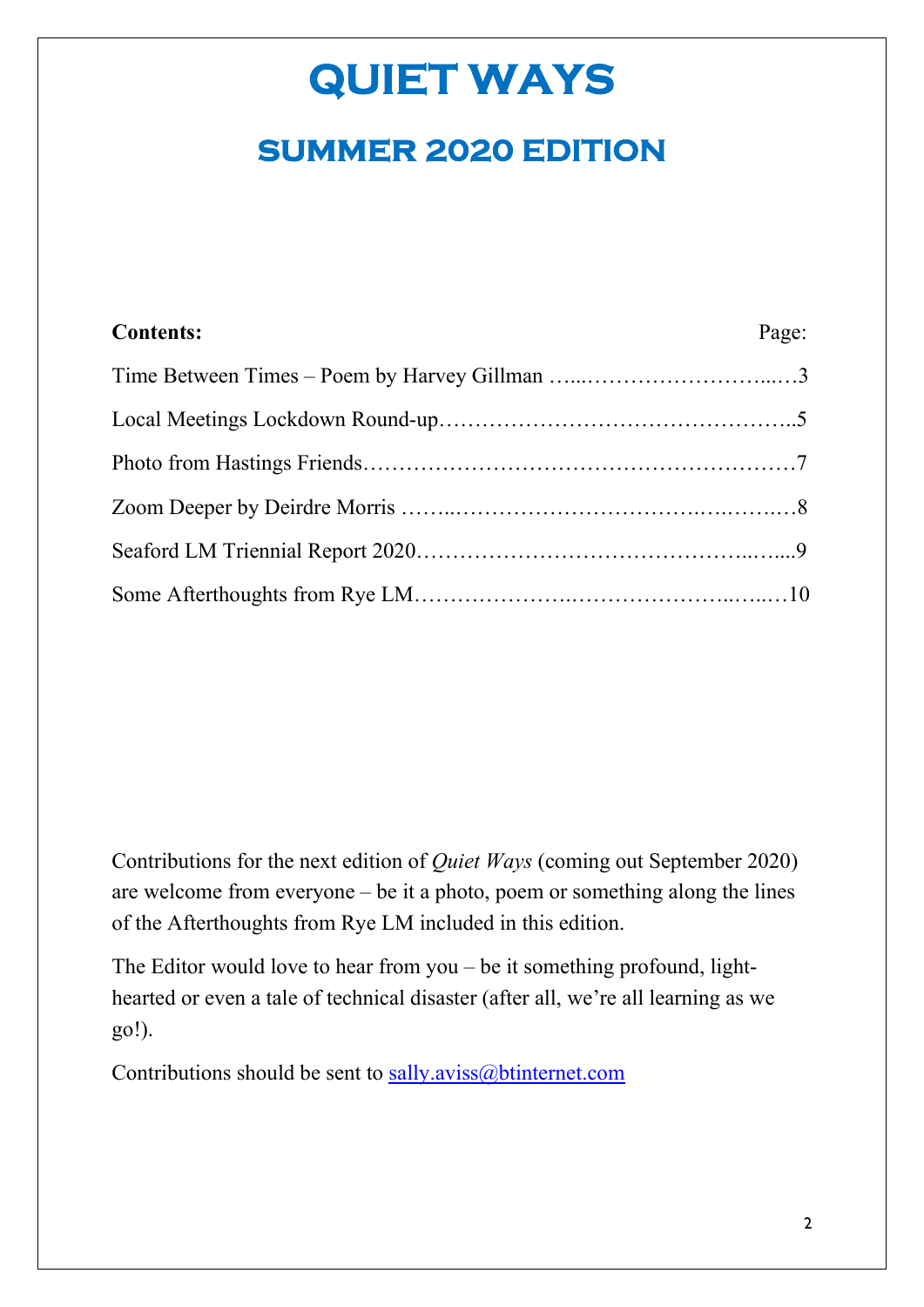## **summer 2020 EDITION**

#### **Time between times**

This is the time between times. A time when yesterday has fallen to nostalgia, and tomorrow fails imagination. Familiar places where we walked, talked, sat, rested our bodies and minds have become places of impossible pilgrimage. They rise up through sleep in the middle of the night before we recall this confining space, this enclosing moment. Faces appear out of the early hours, words form that we should have said, did not say, should not have said We fashion ghosts out of foreboding.

There were temples where we met to worship, and fruit trees forbidden that we dared to touch and we sailed around the world in arks and drowned in the exodus sea and saw if only for a brief moment a promised land inhabited already by the myriads of our longings.

But. Today I hear the birds. I am reminded that flight is possible, and song can be heard across fields, across rivers. I recall the sound of voices, the accents of my days, the languages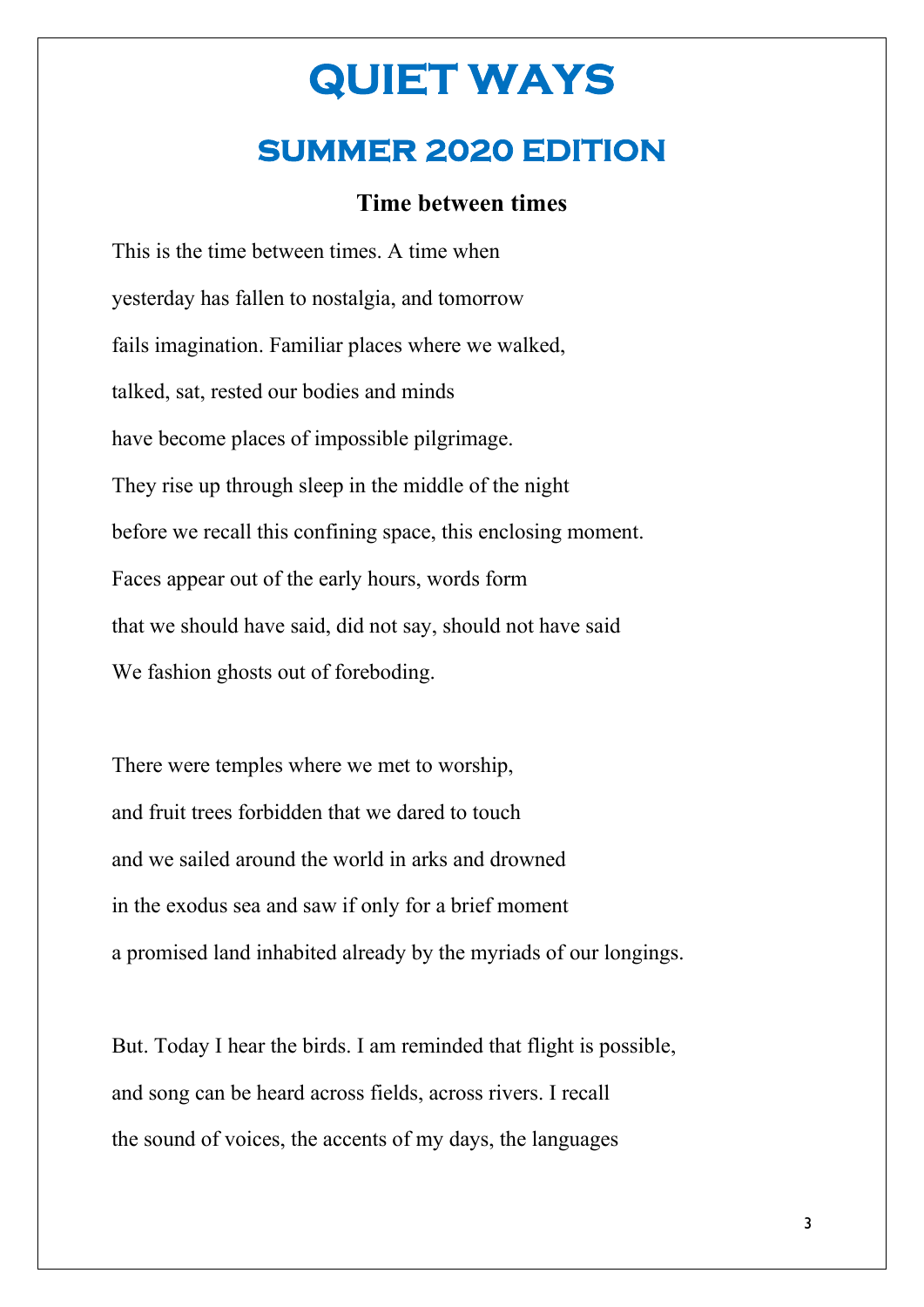## **summer 2020 EDITION**

I have crossed. They crowd me, they create me. Now they are the beakers from which I drink what of light is still possible, the dawn, the heat of midday, the close of noon, the failing sun, the silent cry of night. This is a time between times, the only time in which I can live, and move, and have my being.

It is always between.

*Harvey Gillman 04/04/20*



Photo courtesy of Harvey Gillman (from his garden: *white clematis montana*)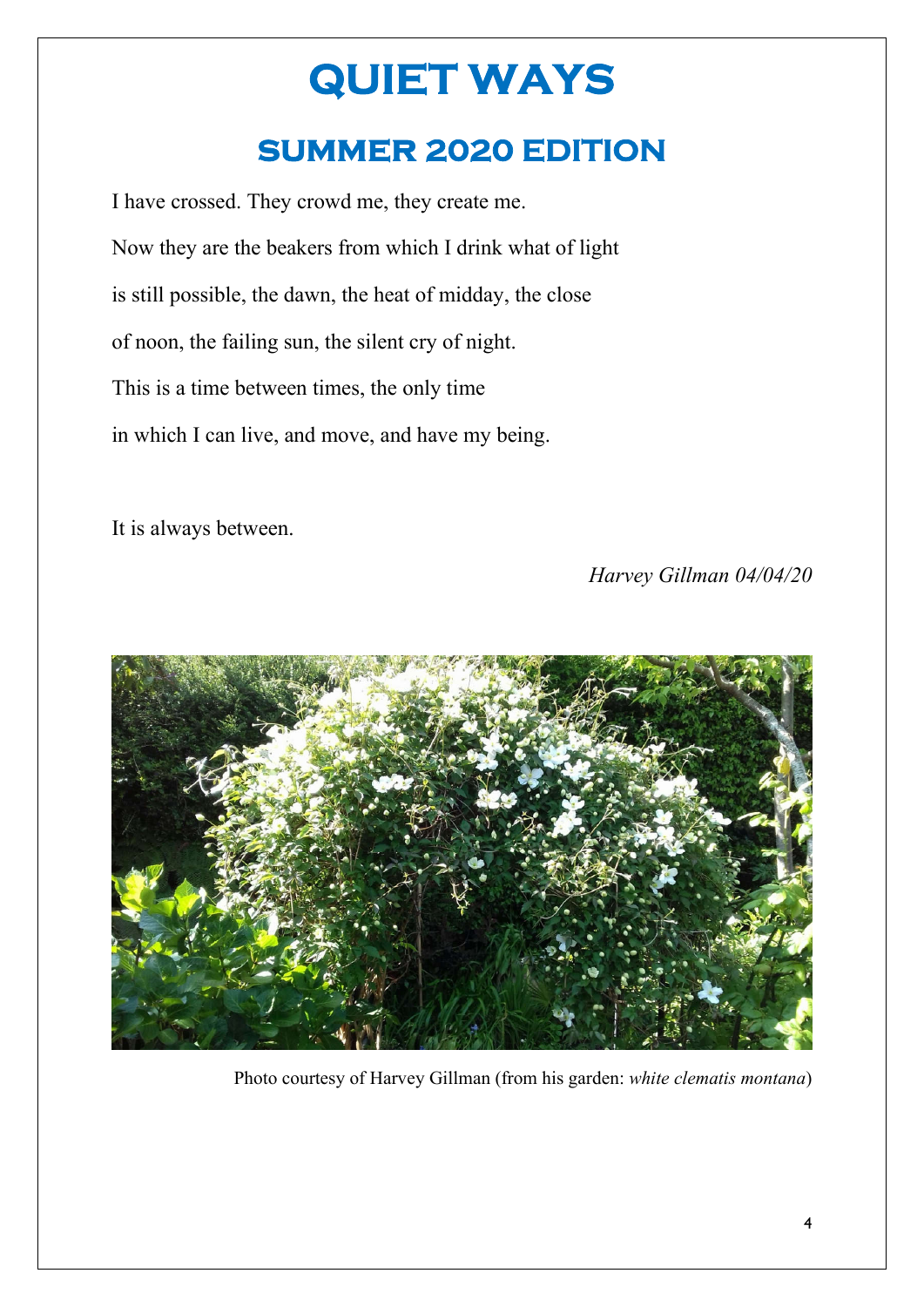## **summer 2020 EDITION**

## **Sussex East Area Quaker Meeting Local Meetings Lockdown Roundup**

#### **Lewes**

John Thurley reports that Lewes meeting House is closed but the garden remains open. One Friend has had Covid-19 but has recovered. 3 MfW are being held each week on Zoom attended by 15-20 people. The website has been updated and all media communications are being carried out successfully. Key committees (Oversight, Resources Group, Nominations, Outreach etc) are functioning well using Zoom. The Project Group for the alterations to the Meeting House have asked for modified plans to (hopefully) bring to AM Trustees meeting in July.

#### **Eastbourne**

John Wilson reports that MfW is held on Zoom for half an hour each Sunday and is reasonably well attended – even attracting Friends from other Meetings e.g. Tunbridge Wells. Eastbourne Friends who cannot Zoom are keeping in touch through phone calls. There is a Zoom Social Meeting every Wednesday (tea and chat) which has proved to be popular, more so than the Themed Meetings which were not well attended. Necessary checks and light maintenance are being carried out on the Meeting House.

#### **Hastings**

Sally Phillips reports that the Meeting House is being checked on and cleaning carried out where necessary. Naomi Fairweather reports that Zoom Meetings have been successful with Friends learning as they go! 19-25 people have been attending MfW via Zoom every Sunday as well as a social gathering on a Wednesday evening. Elders, Healing Group etc etc have been successfully meeting via Zoom. John Lynes reports that one Friend has had Covid-19 but is now recovering.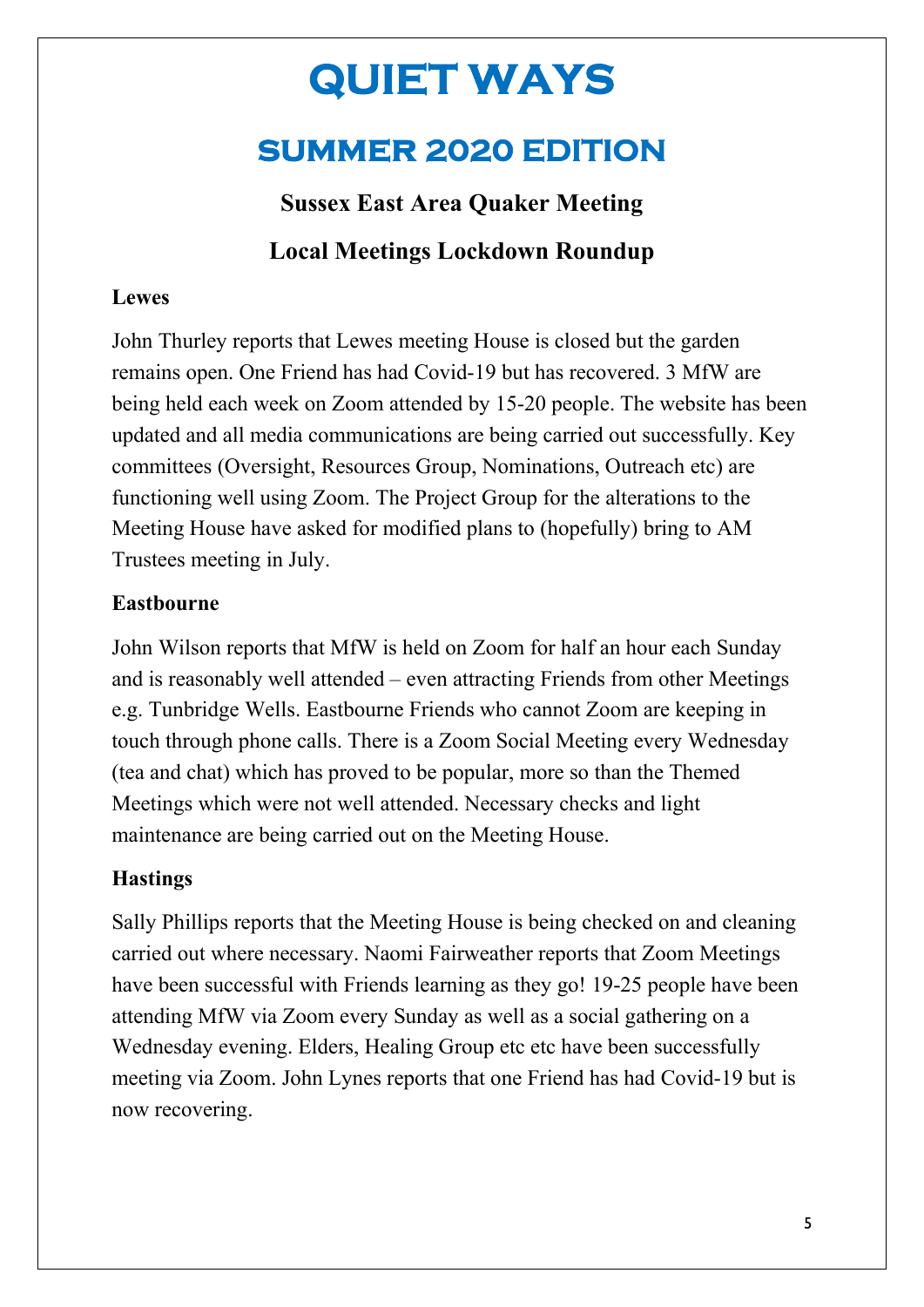## **summer 2020 EDITION**

### **Seaford**

Margaret Brandram reports that MfW is held via Zoom every Sunday and is usually attended by 12-13 people. This takes the form of a more 'social' kind of meeting with Friends describing how they came to Quakerism. Friends who cannot Zoom are communicating via phone or letter.

### **Herstmonceux**

Jean Farebrother reports that so far they have held one Zoom MfW. Friends seemed reluctant at first so they looked at Advices and Queries and thought about each other separately in their homes. Around 5 Friends have been meeting once a fortnight. The Meeting House is being maintained while closed.

### **Rye**

Martin Wimbush reports that Rye Friends are holding weekly MfW in 'separate but silent togetherness' in their own homes rather than on Zoom, holding each other in the Light. They are then sharing Afterthoughts – inspirational thoughts, poetry, pictures and so on – via email. The weekly contribution to Tilling Green Community Centre (where MfW is usually held) is being continued.

### **Bexhill**

No formal MfW since lockdown started and some Bexhill Friends have gone to worship via Zoom with other Meetings. No one has been ill but many Friends are finding the situation difficult.

### **Uckfield**

Theresa Buss reports that initially they set everything up using WhatsApp. Now they have virtual MfW on a Sunday and any inspirational thoughts/music are communicated via WhatsApp. Keith Harcourt gives a reading from QFP during MfW. 2 Friends have had Covid-19 and have recovered but it's a long journey back to full health. Friends who don't have access to the internet are kept in touch with via phone calls.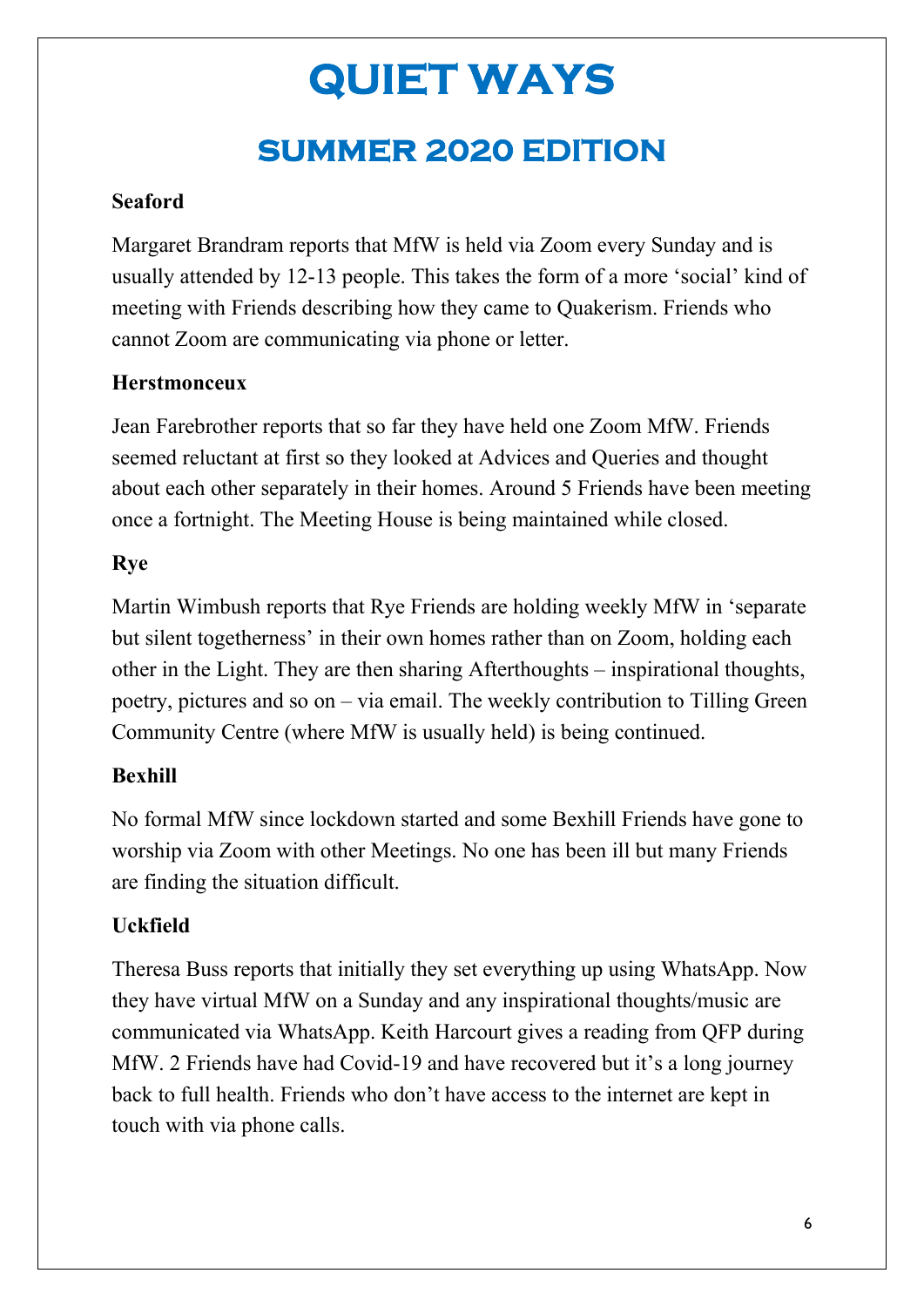# **QUIET WAYS summer 2020 EDITION**



Hastings Friends 'obeying' social distancing rules in inimitable Quaker style!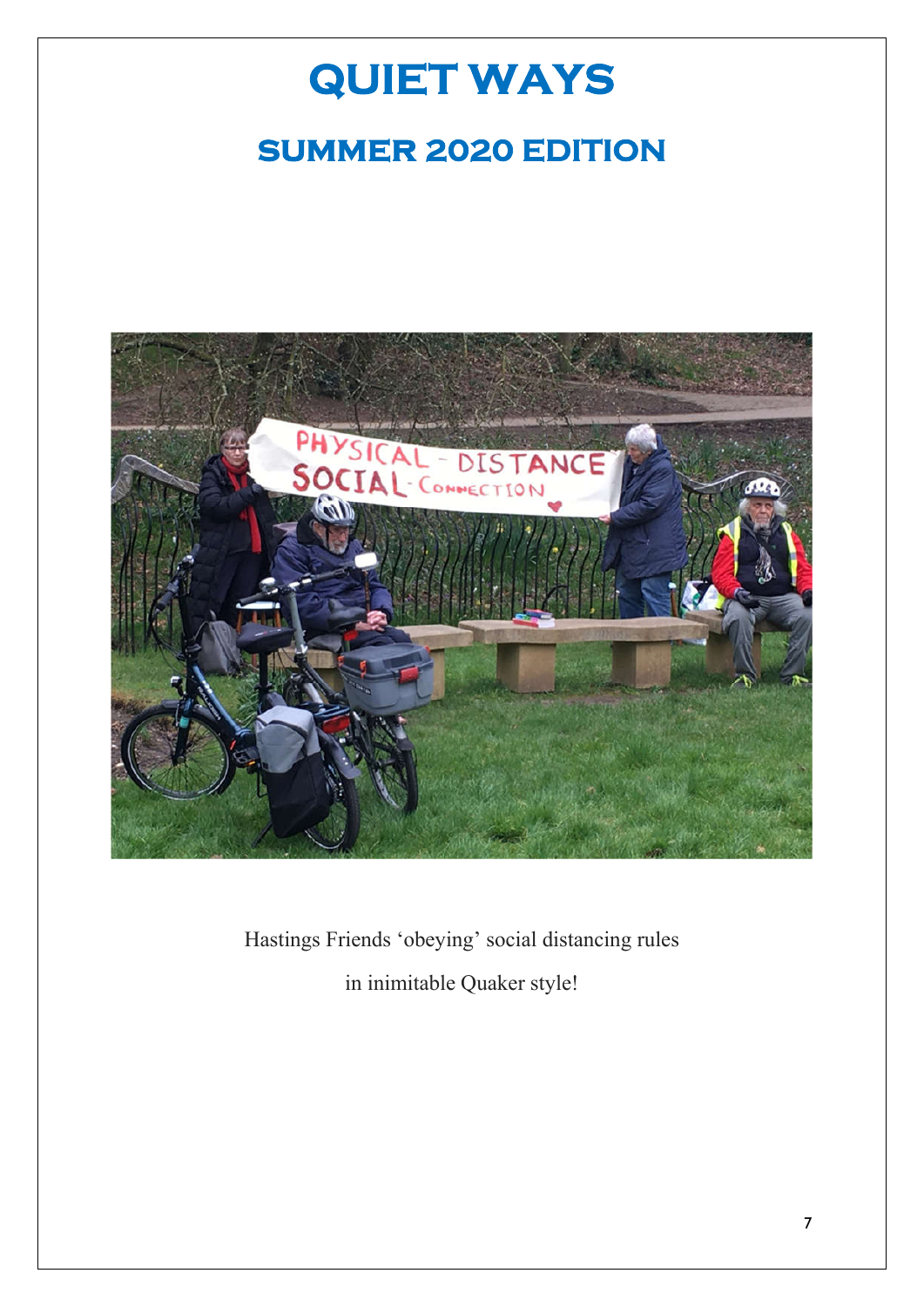## **summer 2020 EDITION**

### **Zoom Deeper**

### **Seaford LM**

Daily life isn't easy for most of us now, of course, and for some of us it is very difficult indeed – even if they and their families remain well, which must always be uncertain. But many of us do have more time than usual, and we can use it to get to know one another at a deeper level than we might otherwise find time to do. I want to describe one way in which we are doing this in Seaford Meeting, you may have found other ways.

In addition to weekly Meeting for Worship on zoom we have had several sessions when Friends have given a short talk about their lives, sharing their Quaker journey. Often the Friend talks about how they came to Quakers and what Quakerism means to them, laying out their faith and sometimes their doubts about their faith. We are finding that we are getting to know one another at a different and deeper level.

After the talk Friends comment and share their own experience - until after 40 minutes zoom cuts us off! We circulate the talks by email so those who cannot join the afternoon session can read what was said, and recently we have printed some out for Friends without email. You may have read the first talk by Mary de Pleave as it was published in The Friend of 24th April.

There is so much we cannot do just now that I believe it is especially important to do what we can. Getting to know one another better, even if we are not meeting face to face, helps us build and maintain our Quaker community. Six months ago, who would have thought of using zoom to "seek to know one another in the things which are eternal"!

#### *Deirdre Morris (Seaford LM)*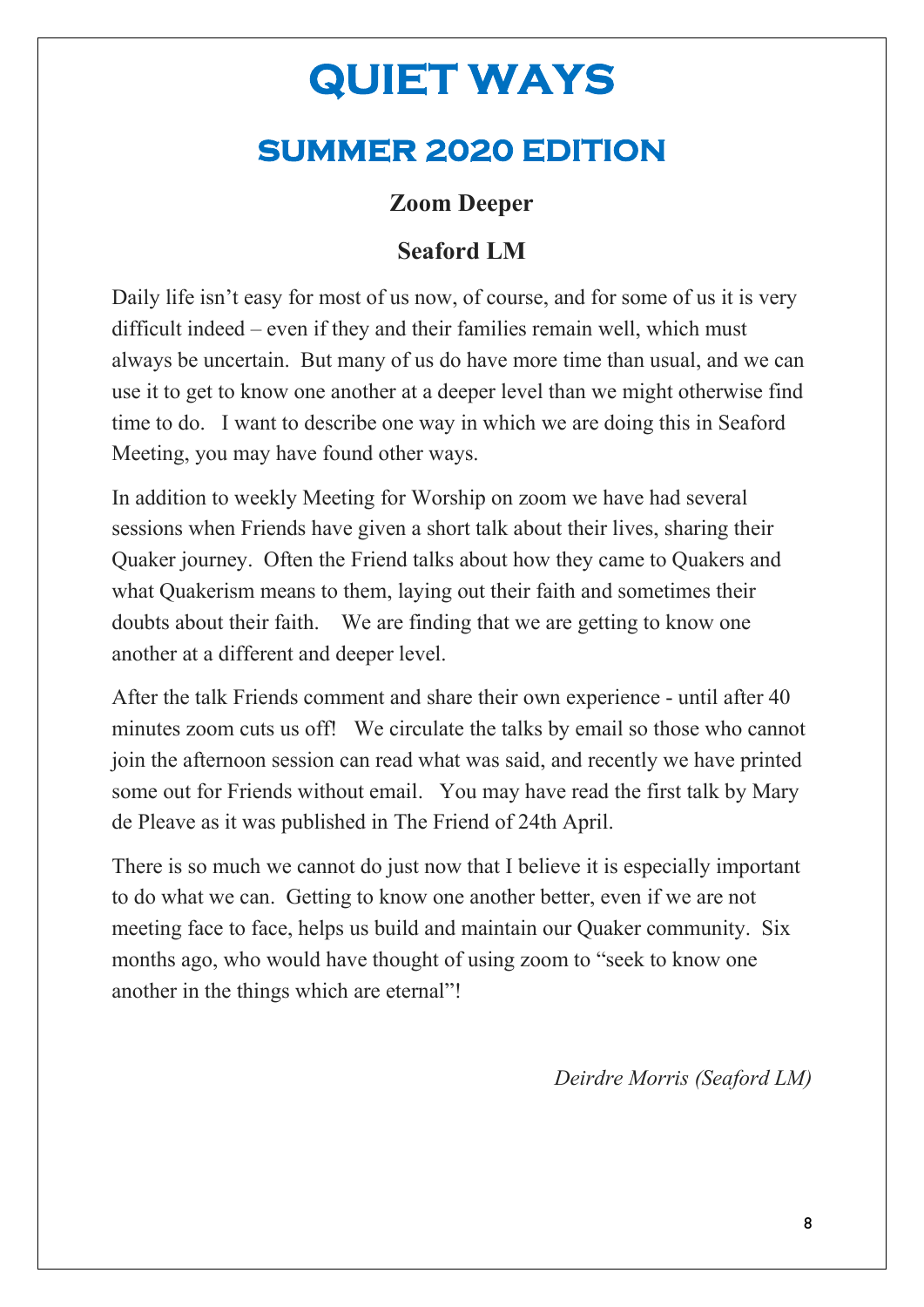## **summer 2020 EDITION**

### **Triennial Report to Sussex East Area Meeting, May 2020**

### **Seaford Local Meeting**

During the previous three years, Seaford Meeting has reviewed its activities, laid down some and reorganised our way of carrying out others. We laid down our website, reorganised our way of dealing with unsolicited appeals and recorded our readings from Advices and Queries. Elders and Overseers have established a WhatsApp group to assist in their communications. We purchased a machine and set of headphones to assist Friends with hearing loss. It has been used regularly during Meeting for Worship and business meetings.

Seaford Meeting joined with other community groups and individuals and purchased a Sardine for the new community bench at Splash Point. The Sardine has the message 'Live adventurously... let your life speak'

Outreach activities for which we were responsible included a visit by The Journeyman Theatre, vigils in the Peace Garden, a talk by a returned EAPPI volunteer and a series of talks to Seaford U3A about Quakers in Russia. The Peace Garden has been refurbished in partnership with Seaford Town Council and an event was held to mark this.

We received an invitation to visit Brighton and Hove Progressive Synagogue which we accepted. The day of our visit was the occasion of a young person's bar mitzvah.

We recorded the death of our Friend Bob Booth in December 2018. A Memorial Meeting was held at Hillcrest Community Centre in Newhaven. Bob was closely connected with the Centre and had been a trustee.

Friends have attended course/weekend events at Woodbrooke and Swanwick (Debys). Attendance at Meeting for Worship has averaged 15/16 and at times exceeded 20. During 2019 our Friend, Tony Webster, agreed to become a SEAQM trustee for which we are grateful.

*Margaret Brandram, Clerk*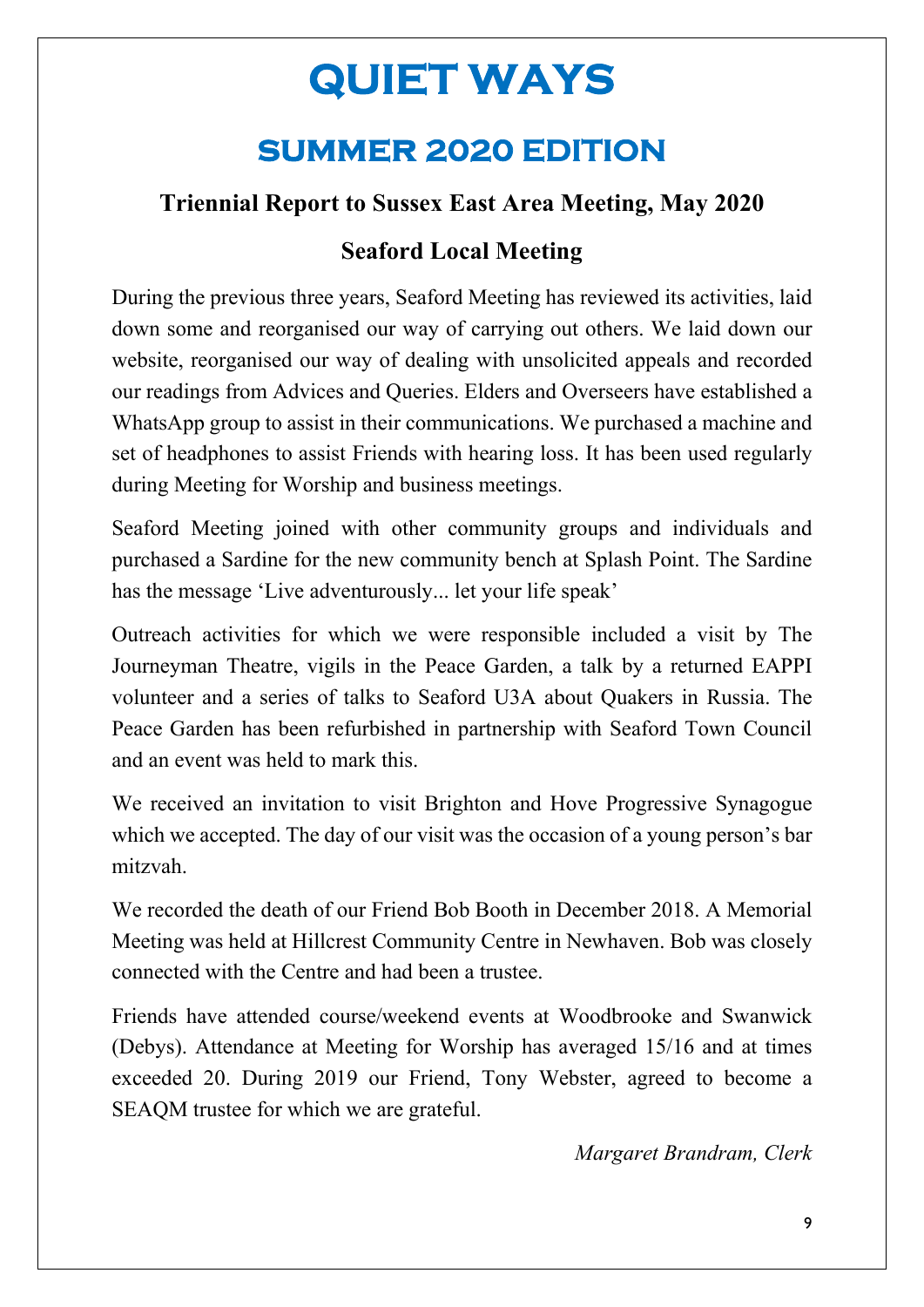## **summer 2020 EDITION**

### **Some Afterthoughts from Rye LM**

#### *From Martin (Wimbush)*:

Dear Friends,

I was thinking today how much I miss hugging people, shaking hands, being close - that sense of a gathered silence, that we share with each other on a Sunday - that we now have to share, in our own separate ways, in our own homes, even though we are thinking of each other, as we do - and as I was thinking this, our cat climbed up on my knee and settled itself down, purring and breathing in that gentle way that cats do - it was very comforting - perhaps, that feeling of touch and understanding that you get from a pet.

When we ring our grandchildren, we often say, we send you lots of 'air hugs' down the phone - well, I send you lots of 'air hugs' through this email and whoever your close too, give them a special hug today - and, if you can't do that, ring someone up and give them a special 'air hug'.

Stay well.

Yours, Martin

#### *Also from Martin*:

Dear Friends,

I was talking to Harvey the other day about our Sunday morning worship and he said that during his silence he looks around his room and visualises each one of us. I said, I do exactly the same thing.

That sense of visualisation is very important. It's as though we're holding each other in the light - and when we do that, even though we may not be together physically, we are together in spirit - very aware of each other and the love we share for each other - and that inspires us and leads us forward.

Just before he died, the great jazz pianist Bill Evans, rang Tony Bennett – they'd just completed a recording one of the best jazz albums ever - and said these words: 'Forget about everything else - just concentrate on truth and beauty, that's all you need to know'.

It is... sometimes the simplest statement, is often the best.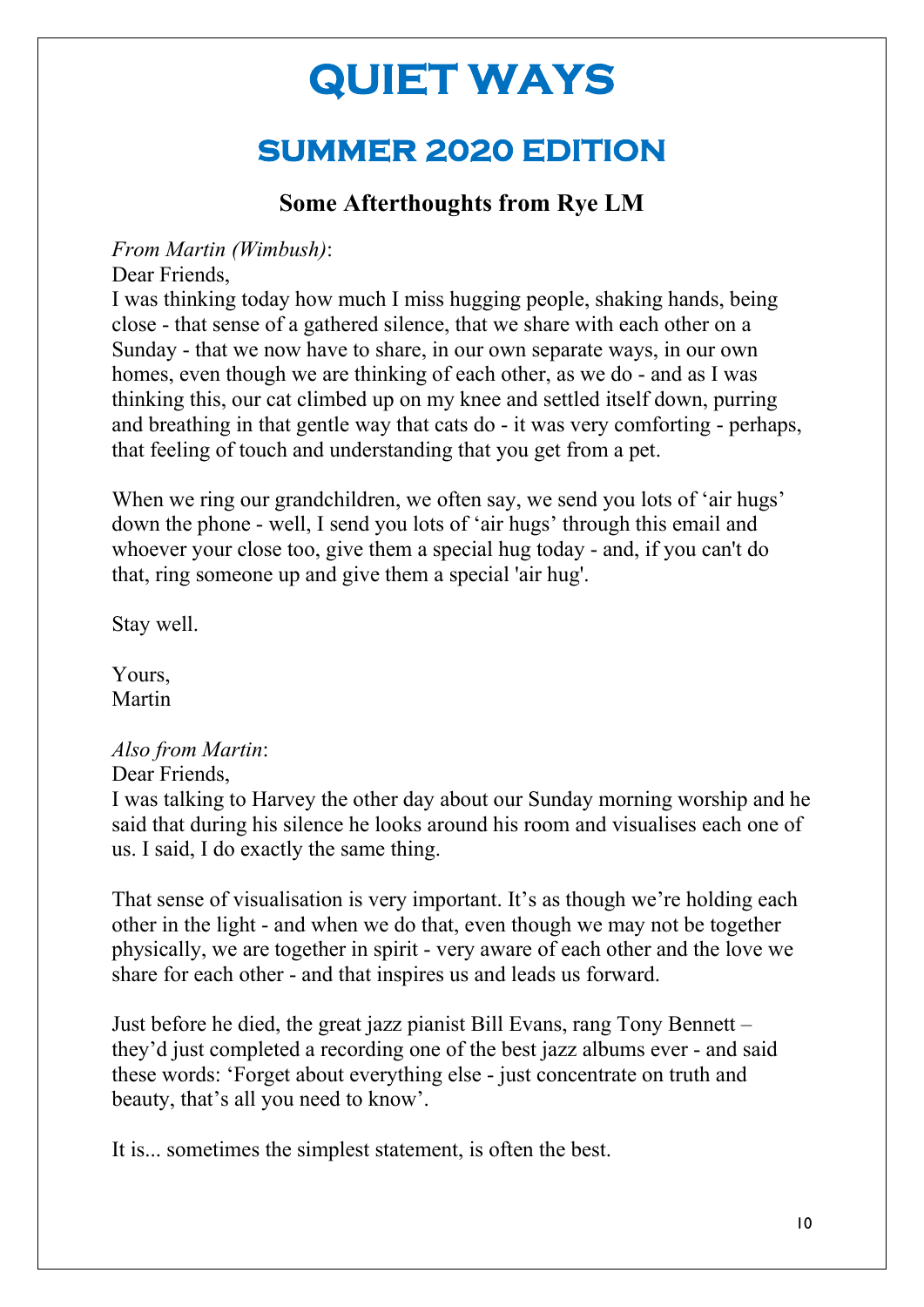# **QUIET WAYS summer 2020 EDITION**

*From Harvey (Gillman)*:

Dear Friends,

Colin and I sat for meeting for worship in our sitting room yesterday. This enabled me to look out onto the marsh in sun, rain, sleet, and wind! At one moment I was caught in an overwhelming feeling of tenderness for the marsh, an almost elegiac wistfulness for the world which we all at times take for granted. It has come to me recently that in Martin Buber's words, we spend most of our lives seeing the world around as an 'it', a means to an end, rather than a 'thou', with which we are in a relationship. If anything, this lock down is making me realise that I can't take anything at all for granted. I hope it will also give me a sense of solidarity with people who never can take anything for granted - shelter, food, companionship.

Love, Harvey

*From Sally (Aviss)*:

Dear Friends,

I know it might seem a truism, but the thing that struck me again this morning while reading The Friend, was the diversity and breadth of Quaker concerns and Quaker actions – for example, from the work of the Joseph Rowntree Trust in supporting the charitable work of those who are living out Quaker testimonies by seeking 'peace, equality, integrity, sustainability and addressing the root causes of conflict and injustice', to the Loving Earth Project which uses a variety of creative, spiritual, practical and community means to address some of the challenges of environmental breakdown.

These messages remain universal and relevant even in today's unusual circumstances, offering hope for the future and emphasising absolutely that, once this crisis is over, we as human beings have a unique opportunity for social change and environmental protection as we begin to re-build the economic structures of the world.

In Friendship with love, Sally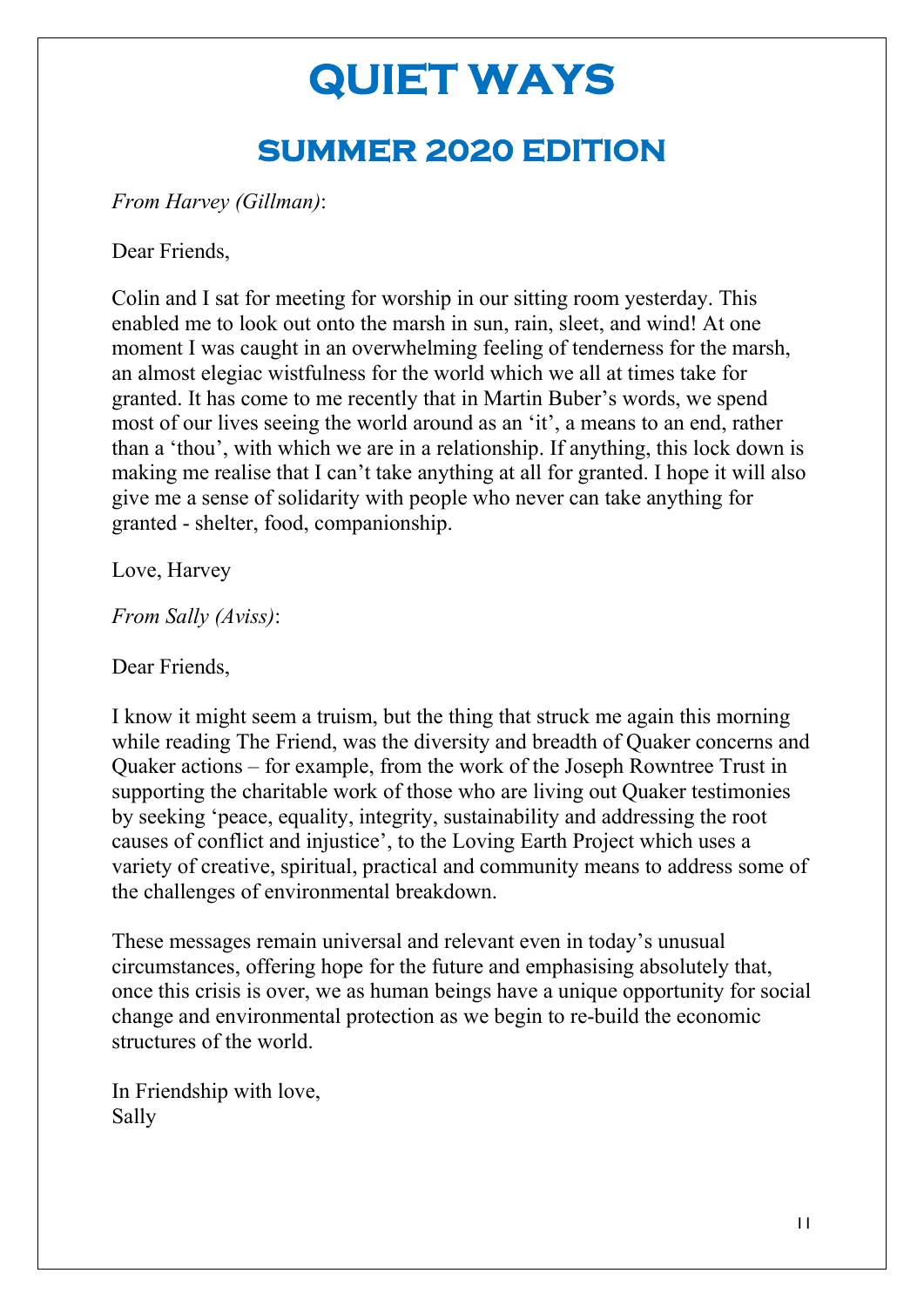## **summer 2020 EDITION**

#### *From Harvey*:

In this week's Friend, Joe Jones, the editor ended an article with the words: "Our first responsibility, then, is to grieve."

I was so moved in fact that I immediately wrote the attached. It is not a poem, but not not a poem!

#### **Grief**

Yes, I grieve, not out of duty, or because I feel I ought, but because I am part of the cycle of things, their pain, their birth, their death.

Yes, I grieve each evening at 6 pm when the news begins again, when tired faces speak the facts they cannot understand, when the numbers fall upon me like lava from an inevitable volcano.

Yes, I grieve, and touch my partner's hand, and think, so far, yes, we have reached so far. We, for the time being, are here.

Yes, I grieve, for the numbers I cannot comprehend, and the faces I have never known, the names I do not recognise, and the ones who love them, loved them and called their names.

Yes, I grieve, for those who visit my mind from the rooms of almost oblivion, who have touched my life, and I wonder.....

Yes, I grieve already that when we leave this house of confinement, we may meet again the old greed, bitterness, the fears that we have known so often in the old world.

Yes, I grieve, at the old walls, fences, frontiers, grieve that our hopes may be snatched from us, dashed to earth.

Yes, I grieve, but at this time I also know that grief is a sign of love, and that love can give birth to hope, and that without hope we cannot live.

I grieve, therefore I love. I love, therefore I hope.

I can do no other. *Harvey Gillman, May 2020*